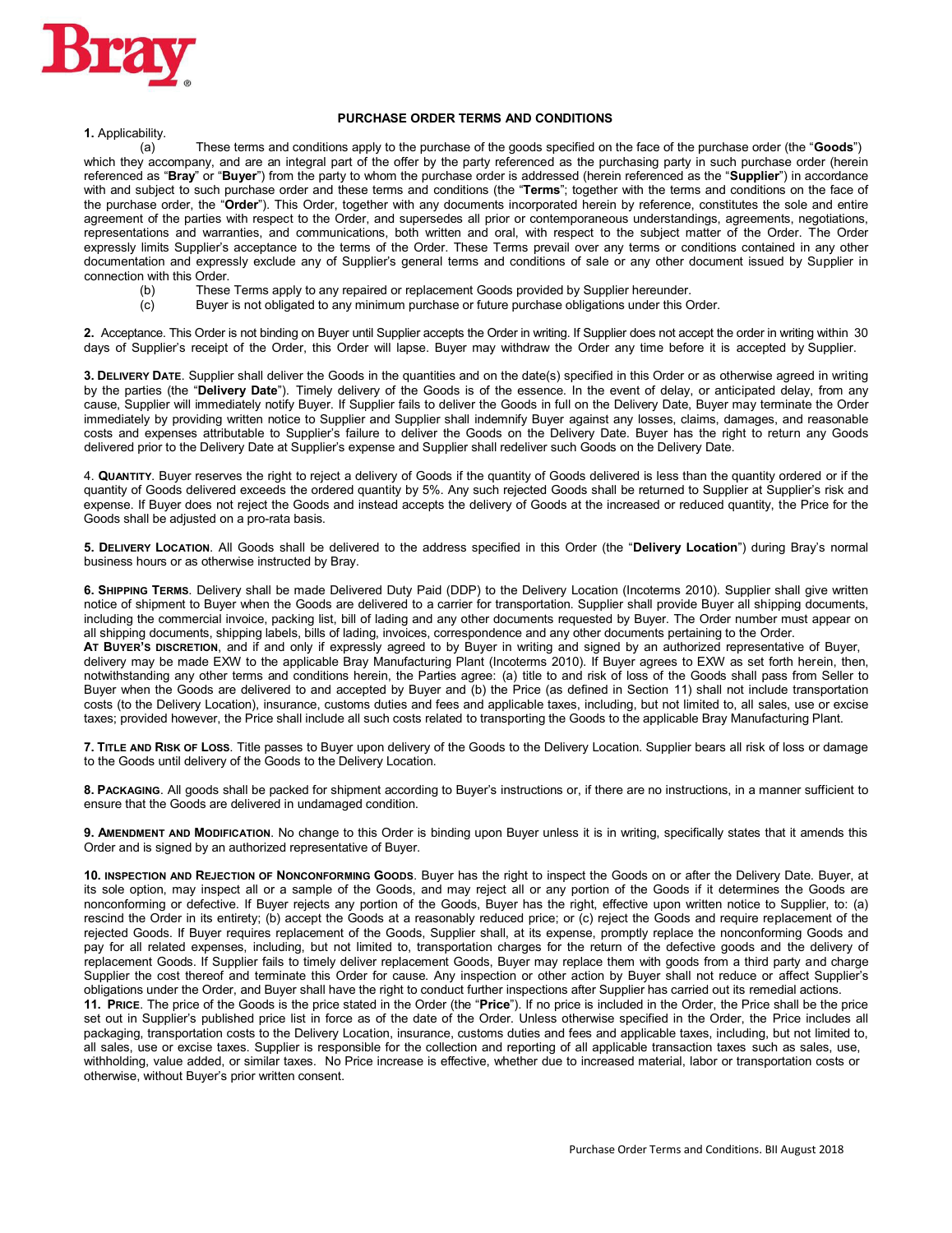

12. **PAYMENT TERMS**. Supplier shall issue an invoice to Buyer on or after the completion of delivery. Buyer shall pay all properly invoiced amounts due to Supplier within sixty (60) days after Buyer's receipt of such invoice, except for any amounts disputed by Buyer in good faith. In the event of a payment dispute, Buyer shall promptly provide a reasonably detailed description of each disputed item. The parties shall seek to resolve all disputes expeditiously and in good faith. Supplier shall continue performing its obligations under the Order notwithstanding any dispute.

**13. SET-OFF**. Without prejudice to any other right or remedy it may have, Buyer reserves the right to set off at any time any amount owing to it by Supplier against any amount payable by Buyer to Supplier.

**14. WARRANTIES**. Supplier warrants to Buyer that for a period of eighteen (18) months from the Delivery Date, all Goods will: (a) be free from any defects in workmanship, material and design; (b) conform to the applicable specifications, drawings, designs, samples and other requirements specified by Buyer; (c) be fit for their intended purpose and operate as intended; (d) be merchantable; (e) be free and clear of all liens, security interests or other encumbrances; and (f) not infringe or misappropriate any third party's patent or other intellectual property rights. In addition, in the event Supplier is not the manufacturer of the Goods, Supplier will provide assignable warranties for the Goods from its vendors so that such warranties may be passed-through or assigned to Bray and by Bray and such warranties shall survive any delivery, inspection, acceptance or payment for the Goods by Buyer. These warranties are cumulative and in addition to any other warranty provided by law or equity. If Buyer gives Supplier notice of noncompliance with this Section, Supplier shall, at its own cost and expense, within 30 days replace or repair the defective or nonconforming Goods and pay for all related expenses, including, but not limited to, transportation charges for the return of the defective or nonconforming goods to Supplier and the delivery of repaired or replacement Goods to Buyer.

**15. INDEMNIFICATION**. Supplier shall defend, indemnify and hold harmless Buyer and Buyer's parent company, subsidiaries, affiliates, successors or assigns and their respective directors, officers, shareholders and employees and Buyer's customers (collectively, "Indemnitees") from and against any and all claims and damages (including but not limited to all costs, expenses, fees, fines, debts, liabilities, penalties, charges, and removal and remediation costs) of any nature (including but not limited to special, punitive, incidental and consequential damages) incurred by, asserted against or awarded against Indemnitees (collectively, "Losses") based upon, attributable to, arising out of or occurring in connection with the Goods, breach of contract or warranty, violation of laws, fault, strict liability or negligent acts or omissions of Supplier, Supplier's vendors' or manufacturers'.

**16. INTELLECTUAL PROPERTY INDEMNIFICATION**. Supplier shall, at its expense, defend, indemnify and hold harmless Buyer and any Indemnitee against any and all Losses arising out of or in connection with any claim that Buyer's or Indemnitee's use or possession of the Goods infringes or misappropriates the patent, copyright, trade secret or other intellectual property right of any third party. Supplier shall provide (without any further cost to Buyer) all licenses related to intellectual property rights and pay all royalties necessary for Buyer's purchase, resale and/or use of the Goods.

**17. SECURED PERFORMANCE**. If Supplier requires payment for the Order in advance of delivery of the Goods, then Supplier shall provide a performance bond (or other form of security acceptable to Buyer) to Buyer wherein a surety is obligated to perform the obligations of the Supplier in the event of Supplier's failure to do so and furnish a copy of the performance bond (or such other form of security) to Buyer. In such circumstances, Buyer's receipt of a copy of the performance bond (or such other form of security) shall be a condition precedent to Buyer's obligation to pay Supplier.

**18. LIQUIDATED DAMAGES**. Time is of the essence in the performance of this Order. If Goods are not delivered in accordance with the Order schedule, then Supplier will be subject to and responsible for payment to Buyer of an amount of liquidated damages for such delivery. The amount of liquidated damages Supplier shall pay shall equal two-point-five percent (2.5%) of the Price per each week (or fraction thereof) of the delayed Order up to a maximum of twenty-five percent (25%) of the total Order price.

**19. COMPLIANCE WITH LAW**. Supplier is in compliance with and shall comply with all applicable laws, regulations and ordinances. In furtherance of the foregoing (and not in limitation), Supplier shall comply with Section 1502 of the Dodd-Frank Act and all other laws, regulations and/or ordinances related to conflict minerals, and shall promptly provide appropriate disclosures (including as requested by Buyer) in respect of such law. Supplier has and shall maintain in effect all the licenses, permissions, authorizations, consents and permits that it needs to carry out its obligations under the Order. Supplier shall comply with all export and import laws of all countries involved in the sale and transportation of Goods under this Order. Supplier assumes all responsibility for shipments requiring any government import clearance.

Supplier shall also comply with the provisions of the Copeland "Anti-Kickback" Act (18 U.S.C. § 874) as supplemented by the Department of Labor's regulations (29 CFR part 3), and Foreign Corrupt Practices Act (15 U.S.C. §§ 78dd-1 and 2). Furthermore, to the extent where applicable, Supplier agrees to comply with the following:

**Federal Labor Standard Act.** Supplier certifies all Goods and/or services delivered under this Order were produced, and all work performed hereunder has been in compliance with the Federal Labor Standard Act of 1938 as amended, with the provisions of Title 29 United States Code Section 791 (Employment of handicapped Individuals) and all regulations or orders promulgated hereunder, and all other federal, state, or municipal laws, regulations or ordinances which apply to the Goods and/or services provided hereunder.

**Equal Employment Opportunity.** Where applicable, the provisions of subsections (1) through (7) of section 202 Executive Order 11246 of September 24, 1995, as amended, are incorporated herein by reference. For Orders of \$50,000 or more, said subsections (1) through (7) are also set forth in the exhibit attached entitled Equal Employment Opportunity and made part of this Order.

**EEO-1**. Unless exempt by federal law, regulation, or order, Supplier agrees to file with the Office of Federal Contract Compliance or Agency, designated by it a complete and accurate report on Standard Form 100 (EEO-1) within thirty (30) days after signing this Order and continue annually, on or before March 31st.

**Vietnam Era Veterans' Readjustment Assistance Act .** Unless exempt by federal law, regulation, or order, Supplier agrees to comply with

CFR 60-300.5(a), hereby incorporated by reference. This contractor and subcontractor shall abide by the requirements of 41 CFR 60-300.5(a). This regulation prohibits discrimination against qualified protected veterans and requires affirmative action by covered prime contractors and subcontractors to employ and advance in employment qualified protected veterans.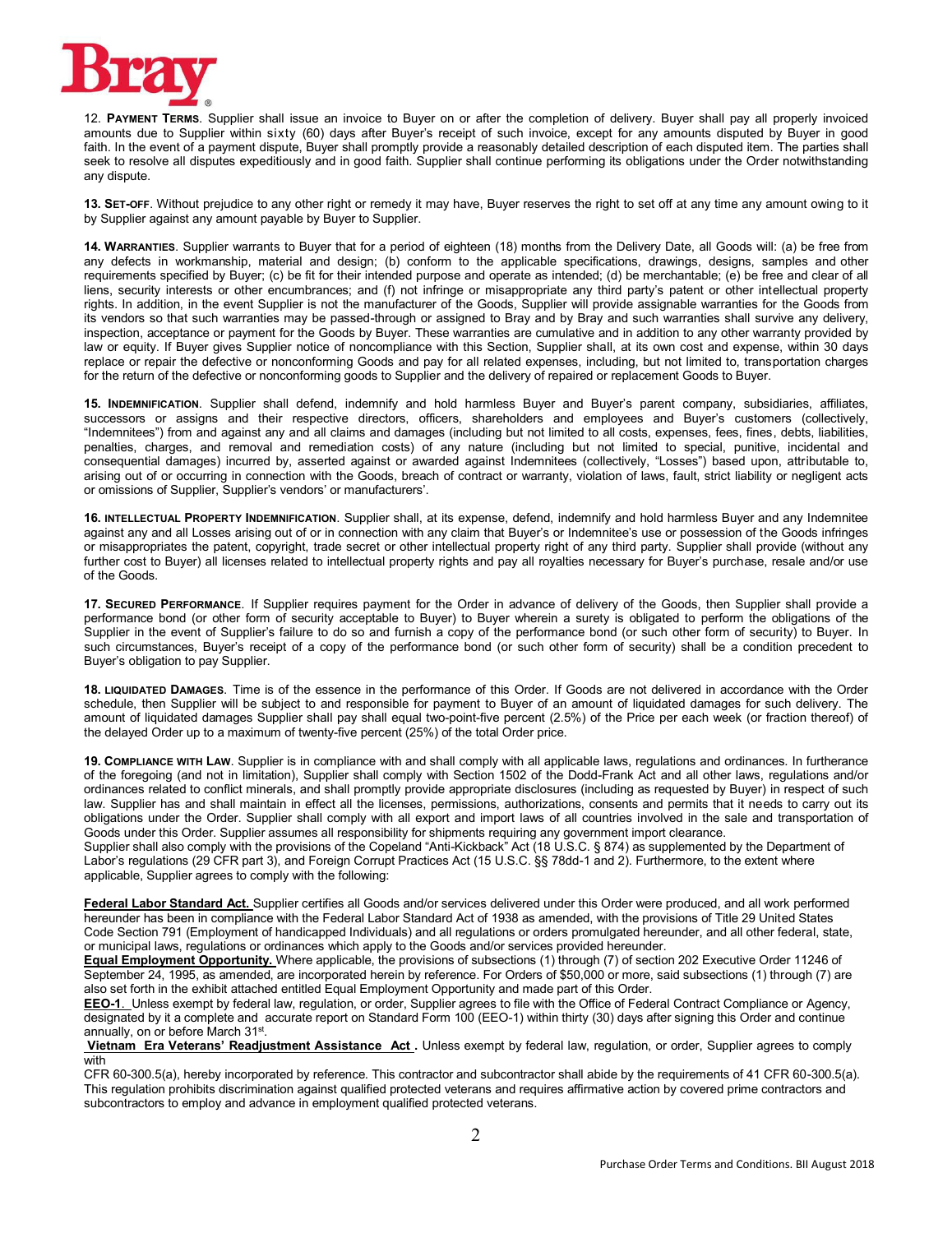

**Affirmative Action Compliance**. To develop and maintain a written affirmative action compliance program for each of Seller's establishments in accordance with regulations of the Secretary of Labor promulgated under Executive Order 11246 as amended.

**Affirmative Action and Equal Opportunity for Workers with Disabilities**. During performance of this Agreement, Supplier shall remain in compliance with all applicable federal and state affirmative action and equal opportunity law, including but not limited to affirmative action and equal opportunity for Workers with Disabilities in accordance with 48 CFR 52.222-36, and 41 CFR 60-741.5. Moreover, Supplier shall require an equivalent compliance in all of its agreements with Sub-Suppliers.

**Utilization of Small Business Concerns.** To promote and utilize small business concerns as defined in 48 CFR 52.219-8, to the fullest extent consistent with contract performance, maximum practicable opportunity, including but not limited to, subcontracts for subsystems, assemblies, components, and related services. Where applicable, Supplier agrees to adopt and maintain a Small Business Subcontracting Plan in accordance with 48 CFR 52.219-9

**20. SUB-PROVIDERS**. Supplier unconditionally hereby warrants, represents and covenants to Buyer that all subcontractors, suppliers, laborers and other providers that have supplied labor, materials and/or equipment to Supplier in connection with this Order either have been paid, or will have been timely paid, in full for such labor, materials and/or equipment. Supplier will indemnify, hold harmless, and defend Buyer for any and all claims for payment, including without limitation lien claims, from Supplier's subcontractors, suppliers, laborers, and other providers.

**21. TERMINATION**. Buyer may terminate this Order, in whole or in part, at any time with or without cause for undelivered Goods on ten (10) days' prior written notice to Supplier. In addition to any remedies that may be provided under these Terms, Buyer may terminate this Order with immediate effect upon written notice to the Supplier, either before or after the acceptance of the Goods, if Supplier has not performed or complied with any of these Terms, in whole or in part. If Supplier becomes insolvent, files a petition for bankruptcy or commences or has commenced against it proceedings relating to bankruptcy, receivership, reorganization or assignment for the benefit of creditors, then the Buyer may terminate this Order upon written notice to Supplier. If Buyer terminates the Order for any reason other than Supplier's nonperformance or noncompliance or Supplier having become insolvent or otherwise commencing arrangements in respect of bankruptcy or insolvency, then Supplier's sole and exclusive remedy shall be: (a) payment of the agreed upon price for all Goods received and accepted before Buyer's termination; and (b) reimbursement for the costs incurred by Supplier as of the time of such termination for goods not received and accepted as of such time and which have been specifically manufactured for Buyer pursuant to the terminated Order (and which are not standard products of Supplier).

**22. REMEDIES.** Buyer's remedies shall be cumulative and shall include any remedies allowed by law. No waiver of any breach of any term, covenant or condition of this Order by Buyer shall constitute Buyer's waiver of any other or subsequent breach of any term, covenant or condition under this Order. No forbearance or indulgence shall constitute a waiver or change of any term, covenant or condition. Acceptance of any Good(s) or payment for any Good(s) shall not waive any breach.

**23. WAIVER**. No waiver by any party of any of the provisions of the Order shall be effective unless explicitly set forth in writing and signed by the party so waiving. No failure to exercise, or delay in exercising, any rights, remedy, power or privilege arising from the Order shall operate or be construed as a waiver thereof. No single or partial exercise of any right, remedy, power or privilege hereunder precludes any other or further exercise thereof or the exercise of any other right, remedy, power or privilege.

**24. CONFIDENTIAL INFORMATION**. All Confidential Information of Buyer disclosed by Buyer to Supplier, whether disclosed orally or disclosed or accessed in written, electronic or other form or media, and whether or not marked, designated or otherwise identified as "confidential," in connection with this Order is confidential, solely for the use of performing this Order and may not be disclosed or copied unless authorized in advance by Buyer in writing. Upon Buyer's request, Supplier shall promptly return all Confidential Information received from Buyer. Buyer shall be entitled to injunctive relief for any violation of this Section. This Section does not apply to information that is: (a) in the public domain; (b) known to Supplier at the time of disclosure; or (c) rightfully obtained by Supplier on a non-confidential basis from a third party. For purposes of this Agreement, "Confidential Information" means all non-public, confidential or proprietary information of Buyer including, but not limited to, business affairs, business plans, trade secrets, intellectual property, specifications, samples, patterns, designs, client information, customer information, supplier information, technical data, developments, properties, systems, procedures, services, processes, methods, drawings, know-how, equipment, development plans, documents, manuals, strategies, training materials, costs, pricing, discounts or rebates, sales quantities or volumes, inventions, discoveries, or any other confidential matters acquired under this Order.

**25. ASSIGNMENT**. Supplier shall not assign, transfer, delegate or subcontract any of its rights or obligations under the Order without the prior written consent of Buyer. Any purported assignment or delegation in violation of this Section shall be null and void. No assignment or delegation shall relieve the Supplier of any of its obligations hereunder.

**26. RELATIONSHIP OF THE PARTIES**. The relationship between the parties is that of independent contractors. Nothing contained in the Order shall be construed as creating any agency, partnership, joint venture or other form of joint enterprise, employment or fiduciary relationship between the parties, and neither party shall have authority to contract for or bind the other party in any manner whatsoever. No relationship of exclusivity shall be construed from this Order.

**27. NO THIRD-PARTY BENEFICIARIES**. This Order is for the sole benefit of the parties hereto and their respective successors and permitted assigns, and nothing herein, express or implied, is intended to or shall confer upon any other person or entity any legal or equitable right, benefit or remedy of any nature whatsoever under or by reason of these Terms.